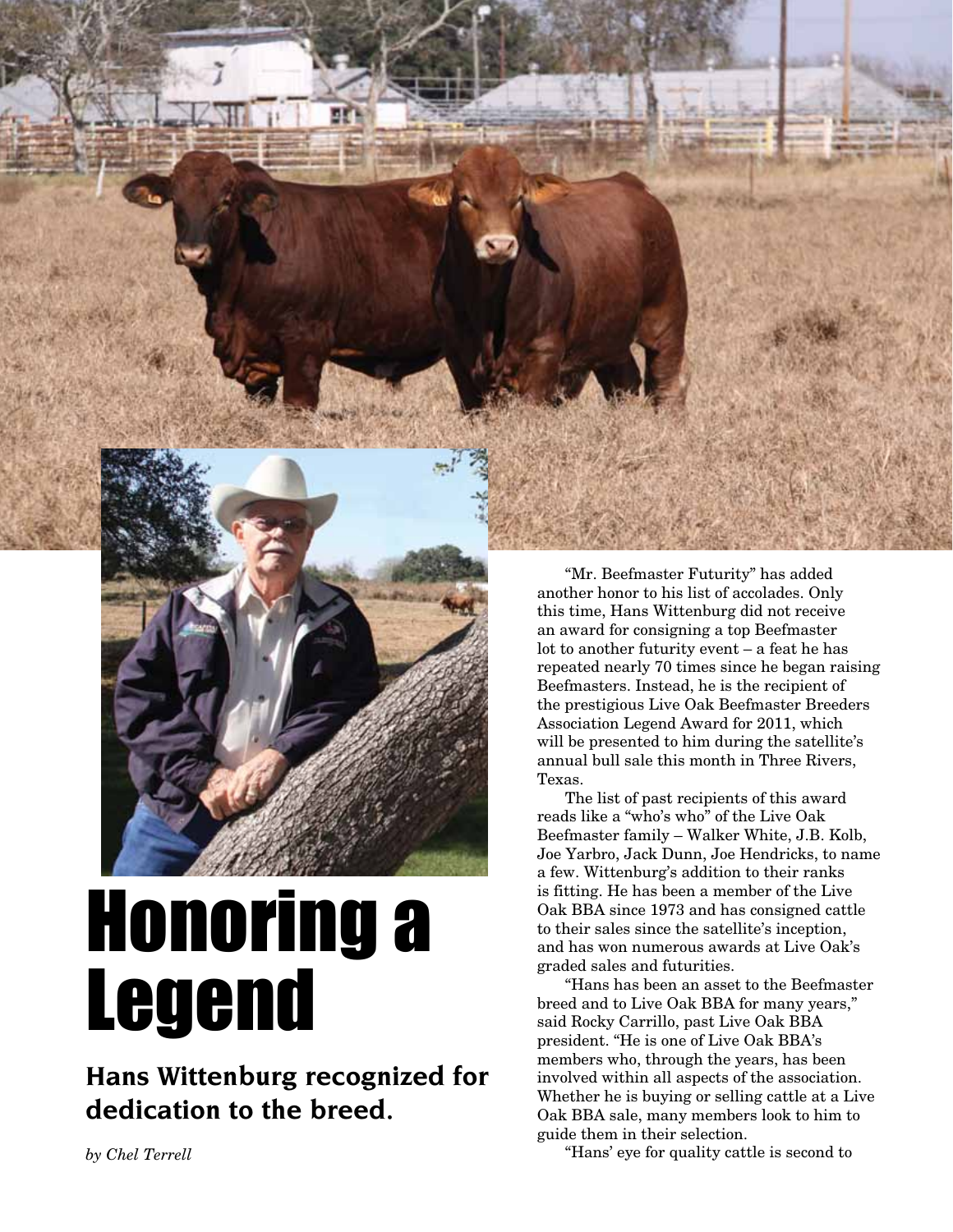none. He always brings his top cattle to Live Oak BBA, and generally has the high selling lots. Raising top-quality cattle year after year is but one reason why Hans is qualified to be a legend. Sharing the knowledge with members of Live Oak BBA is the other."

"I really want to thank the Live Oak board for this special honor," Wittenburg said. "They do an excellent job with their sales and support of the breed, and I'm very proud to be a part of their group."

## **Sold on Beefmasters**

As a young man fresh out of Texas A&M University 1950 with an animal science degree, Wittenburg went to work for Green Valley Cattle Co. in San Marcos, Texas. The company owned an auction facility, feed store, ran registered Herefords, and had a feedlot where they fed 10,000 cattle per year. Wittenburg was in charge of the feedlot's mill for two years. During this time, he saw his first Beefmaster cattle, and their performance made a memorable impression on him.

"A producer from South Texas had a group of Beefmaster heifers that he wanted to retain and feed out at the feedyard," Wittenburg said. "They gained on a maintenance ration just as well as the steers, and I remembered that when I decided to get into the Beefmaster breed."

The draft board came calling shortly thereafter, and Wittenburg enlisted and served his country for several years. After his military service ended, Wittenburg moved to Edna, Texas, with is wife Mary Ann and went to work with her father who owned a John Deere implement business. His venture into raising cattle began shortly thereafter with a commercial herd. After acquiring additional land, Wittenburg sold his commercial cattle and purchased his first Beefmasters at a sale in Alice, Texas, in 1968.

"We chose Beefmasters and have stayed in the purebred

business because we think they perform so good for us," he said. "Another reason we got into the Beefmaster business at the time was that all the people in Jackson County were buying Beefmaster bulls, and all I

## **PREVIOUS LIVE OAK LEGEND AWARD RECIPIENTS**

| 2010 - Bill Carr          | $2000 - Jack$ Dunn       |
|---------------------------|--------------------------|
| 2009 – John Newburn       | 1999 – Ascencion "Chon"  |
| 2008 - Melvin Scherer Jr. | Martinez                 |
| $2007 - Ed$ Wicker        | 1998 – Joe Hendricks     |
| 2006 - Seymour Wormser    | 1997 – Leo Joeris        |
| 2005 - Anthony Mihalski   | 1996 – Joe Yarbro        |
| 2004 - Don Kasper         | 1995 - Enrique G. Garcia |
| 2003 - Don Moore          | 1994 - Jim Ed Rhodes     |
| 2002 - Pat Shannon        | 1993 - J.B. Kolb         |
| 2001 - Humberto Garza     | 1992 - Walker White      |
|                           |                          |

us, they can bring the cattle back, no questions asked. They appreciate that.

"We have sold cattle and semen to producers both in the United States and internationally. We've sold to Guatemala, Columbia, Mexico and South Africa. We were part of the first group of breeders to send semen to Africa, and we're real proud of that."

## **Committed to the Breed**

To say Wittenburg has been active on the association side of the Beefmaster business would be an understatement. He has tirelessly served in many capacities for Beefmaster Breeders United (BBU) over the years, including director, secretary, vice president, president and exofficio. He followed these years of volunteer service with a second



*Wittenburg, his wife, Mary Ann, and son, Joe, proudly display the special honors Wittenburg has received as a Beefmaster breeder. Pictured in the background are some of the 68 futurity awards the operation has won over the years.*

had was a Santa Gertrudis and Hereford cross herd of cattle. I was taking care of them just like you would registered cattle, so I thought, heck, I might as well get some registered cattle. I loved Beefmasters when they were at the Green Valley Cattle Co. feedlot, so we started raising Beefmaster cattle and selling all the bulls to these people who were going out of town to buy their Beefmasters.

"We were probably selling 60 to 75 bulls a year then. We didn't have that much property, probably 1,000 acres and ran an average of about 200 mother cows and saved 80 percent of the heifer calves and 20 percent of the bull calves. We culled pretty hard if anything was wrong with them. We still try to keep real good, fertile cattle."

Wittenburg, with the help of his son Joe and wife Mary Ann,

has remained committed to providing producers with quality animals, and appreciates his customers for their loyal business.

"Most of our business is repeat customers," he said. "We've been honest and value integrity, so we tell people that if they have any problems with the animals they buy from